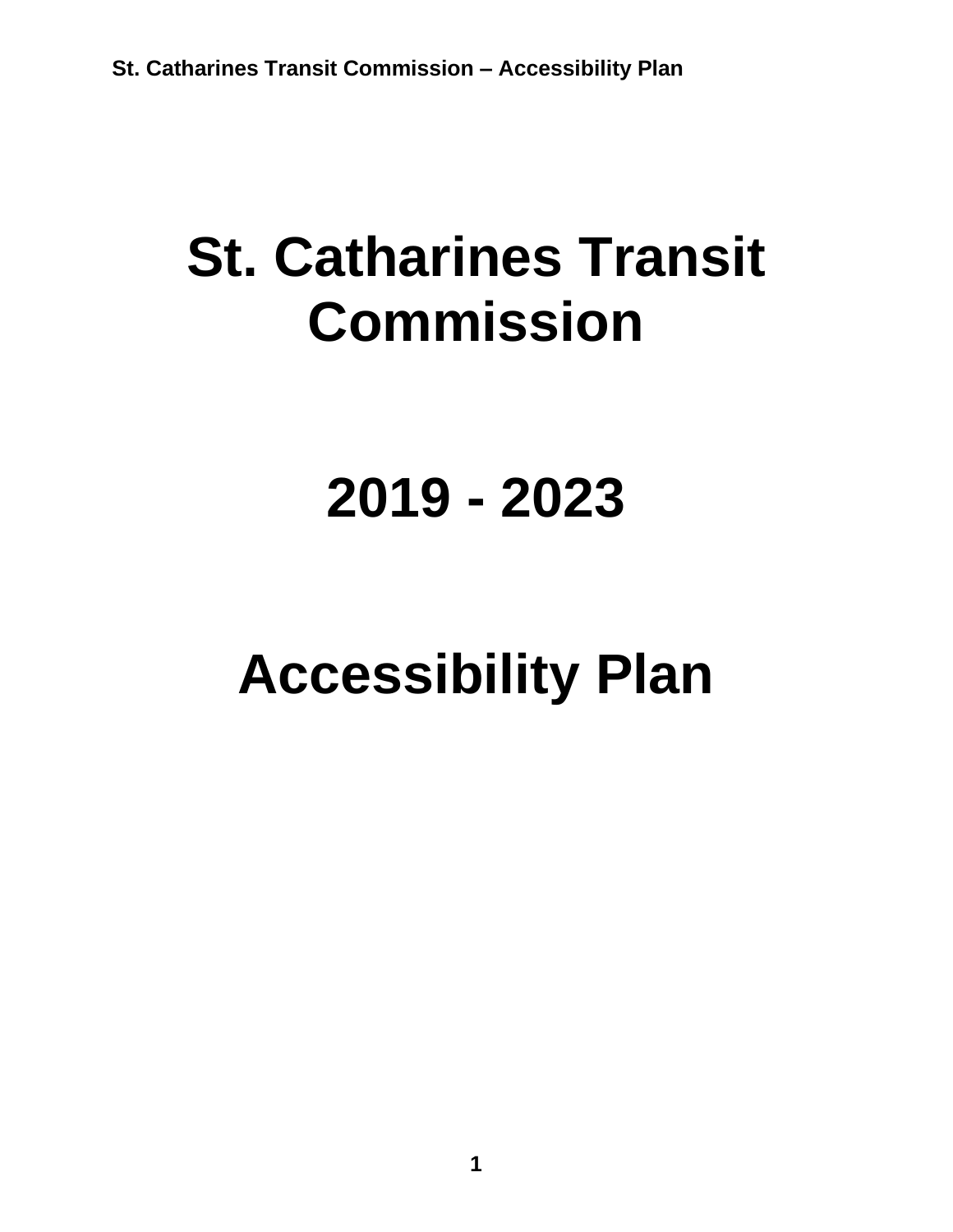## **ST. CATHARINES TRANSIT COMMISSION ACCESSIBILITY PLAN 2019 - 2023**

The following document is the St. Catharines Transit's Accessibility Plan for the five-year period 2019 – 2023. It forms a part of the City of St. Catharines Accessibility Plan.

#### **Introduction**

The St. Catharines Transit Commission (SCTC) is committed to developing, implementing, maintaining and enhancing accessibility as set out under the Accessibility for Ontarians with Disabilities Act, 2005 (AODA) and its Standards for people with a disability in a manner that:

- Reflects the continual improvement of access to public transportation premises, facilities and services for passengers and employees with disabilities.
- The provision of high quality service which is accessible to all passengers and employees.

#### **Report on Achievements**

SCTC has been working at increasing access to all people since the early 1990's. In July 2011, the Integrated Accessibility Regulation (IAR) became law under the AODA.

The following are accessibility achievements made during the previous plan period 2013 – 2018:

- 1. St Catharines Transit met all requirements under O.Reg. 191/11 Transportation Section having compliance deadlines on or prior to December 31, 2018.
- 2. An audit of all SCTC bus stops was completed, identifying the physical characteristics (including accessibility) of each of the 1,100 stops in the system. This will be used to plan accessibility improvements accessibility at transit stops in cooperation with public works staff at the City of St. Catharines and Niagara Region.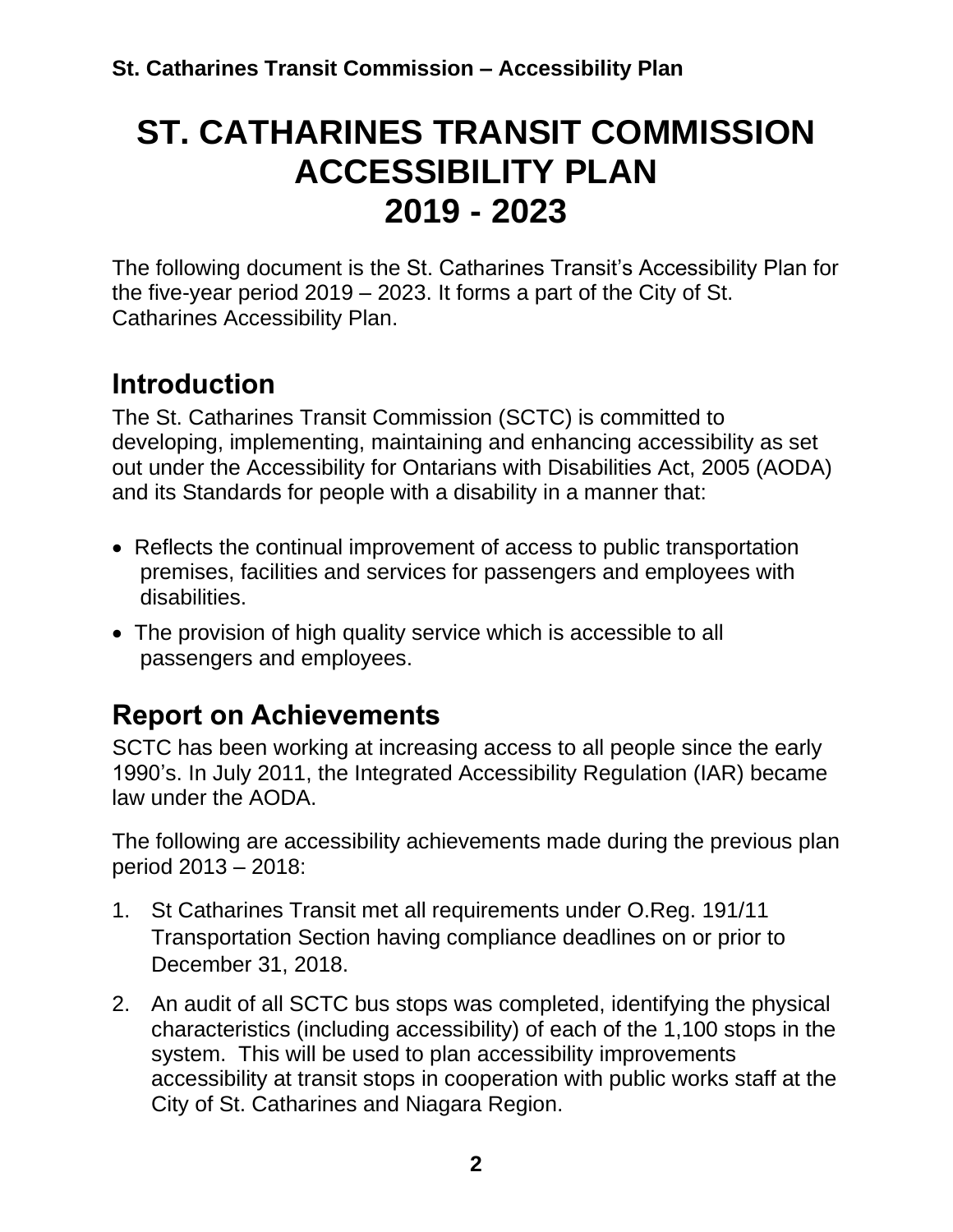#### **St. Catharines Transit Commission – Accessibility Plan**

- 3. 52 new bus shelters with accessible concrete pads and pathways to the sidewalk were installed on bus routes.
- 4. 66 new bus benches were installed on bus routes.
- 5. 34 new accessible buses were purchased as replacement of buses which were past their useful life and to increase the frequency of accessible service on Sundays.
- 6. An additional Sunday morning Paratransit assignment was introduced.
- 7. Paratransit hours of service were increased to start at 6 am, Monday-Saturday.
- 8. 8 Paratransit vehicles were put in service replacing vehicles that had exceeded their useful life.
- 9. Improved accessibility at stops throughout the city with larger concrete pads.
- 10. Installed an accessible customer service counter at the Downtown Bus Terminal.
- 11. Upgraded the Stop Announcement System on all conventional buses.
- 12. SCTC completed the required Integrated Accessibility Standard training of staff, using the module developed by the city.
- 13. Curb access at the SCTC office administration entrance was relocated to a more accessible location and widened.
- 14. St. Catharines Paratransit Advisory Board was consulted on the content of the new Support Person policy and application process.
- 15. The Paratransit application form was updated and reissued, to reflect our new policies regarding accessibility.
- 16. Expanded Accessible Conventional buses service on Sundays and introduced an additional route seven days per week.
- 17. Introduce "fillable" online application forms for Paratransit and Support Person Pass
- 18. Accessibility features were added to SCTC website which include a new high contrast feature, navigation aids and the ability to increase or decrease the size of the font. Timetables were also added for each route to allow screen readers to properly identify the times buses arrive.
- 19. A smartphone APP was launched that will allow passengers with disabilities easier access to real-time information.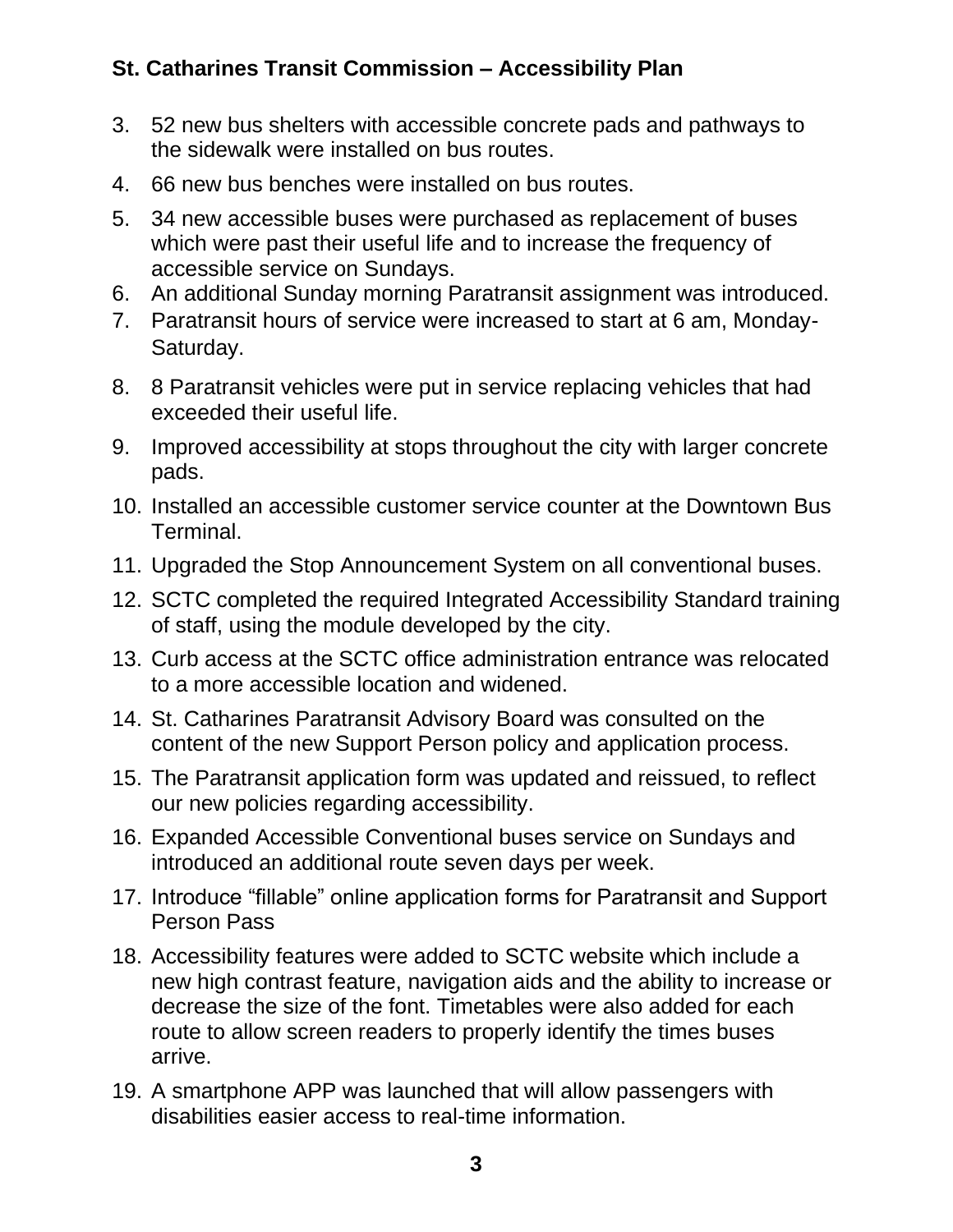#### **Barriers to Access at St. Catharines Transit**

St. Catharines Transit recognizes that some parts of its infrastructure may present certain barriers to people with disabilities. In striving to ensure access to physical facilities, St. Catharines Transit's objective is to create a service environment that is free of barriers to the extent that is reasonably possible.

#### **St. Catharines Transit Administrative Offices**

• Interior doors are manual and therefore difficult for some people to use.

### **Shelters & Stops**

- Approaches:
	- Clearing snow and ice from major bus stops and shelters is under taken, however this cannot be accomplished instantaneously.
- Landing pads:
	- Boarding and exiting buses can be difficult at stops that do not have a concrete landing pad.
- Shelters:
	- During inclement weather, the absence of a shelter at the bus stop can be a barrier to using SCT.
	- Some shelters do not have interior seating and many bus stops do not have exterior seating.

## **St. Catharines Downtown Terminal**

The Downtown Terminal is owned by Infrastructure Ontario and SCT is one of many tenants. All SCT bus routes (except for two) pass through the Downtown Terminal, which facilitates customers making connections to other buses in the system. On an average weekday during the academic year, SCTC accommodates over 25,000 trips.

Areas identified as barriers at the Downtown Terminal include:

- The time available for a connecting passenger to travel between buses may not be sufficient for some people with disabilities.
- Some signage may not be easily read by persons in a wheelchair due to signs being located too high to be read.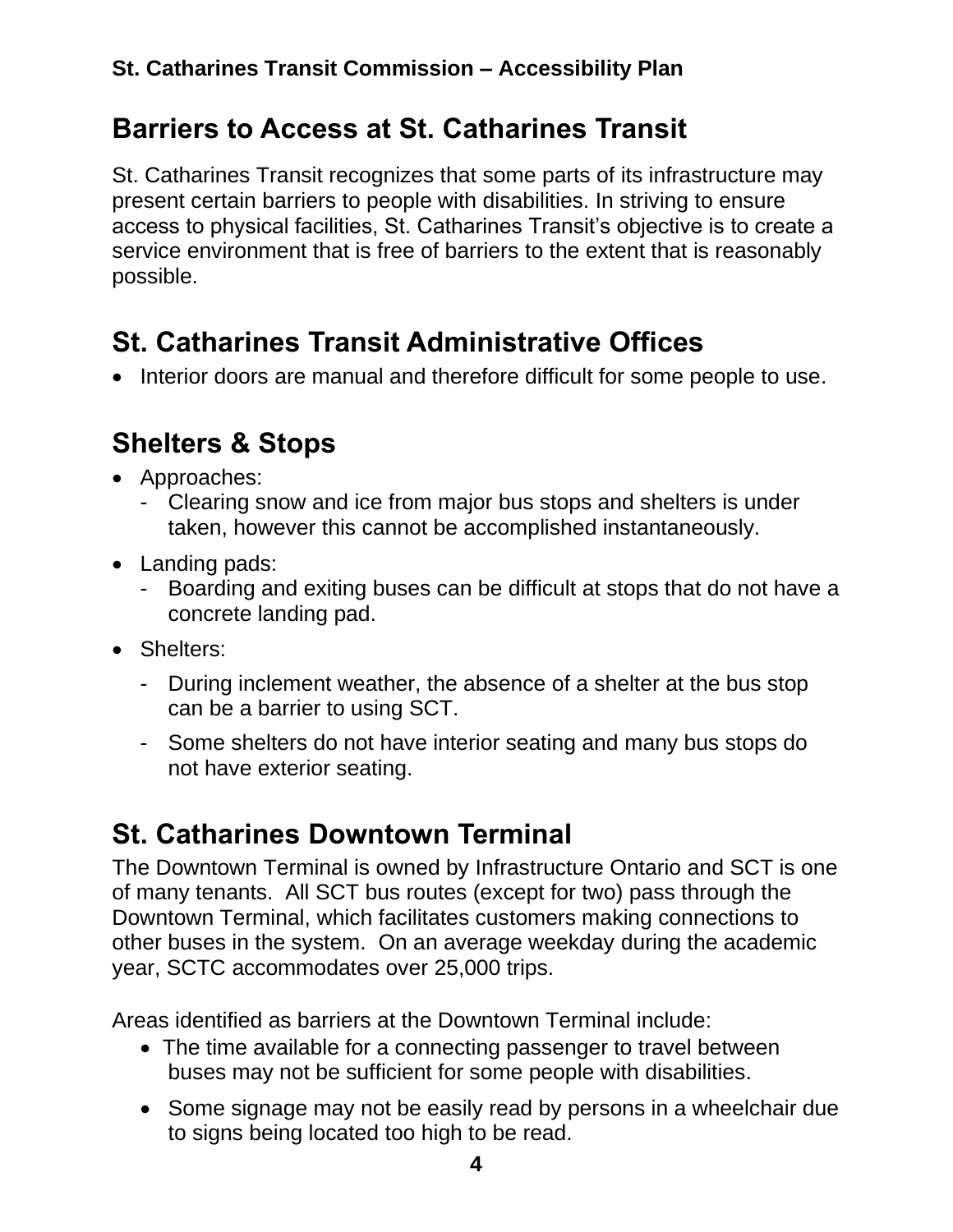#### **St. Catharines Transit Commission – Accessibility Plan**

• The public washrooms are not fully accessible due to their size.

#### **Buses**

• Restraint equipment for wheelchairs and scooters is designed to accommodate most designs. However, some of the newer scooters may be too large to manoeuvre into position or be properly restrained and may not be able to be safely accommodated.

#### **Roads and Sidewalks**

The roads and sidewalks on the approaches to St. Catharines Transit bus stops, although maintained by the City of St. Catharines, determine the accessibility of St. Catharines Transit services. Specific barriers in the following areas have been identified:

- The walking and wheeling path to and from bus stops do not always have curb cuts at corners.
- Where curb cuts exist they may be too low or lacking in tactile demarcations to provide a cue to a person who is visually impaired.
- Sidewalk snow clearing is undertaken diligently, however cannot be accomplished instantaneously.

### **Resource Barriers**

St. Catharines Transit recognizes the availability of resources can be a major factor in determining the progress in reducing or eliminating the barriers identified in consultation with people with disabilities. SCTC further recognizes that resource constraints require a process of prioritization.